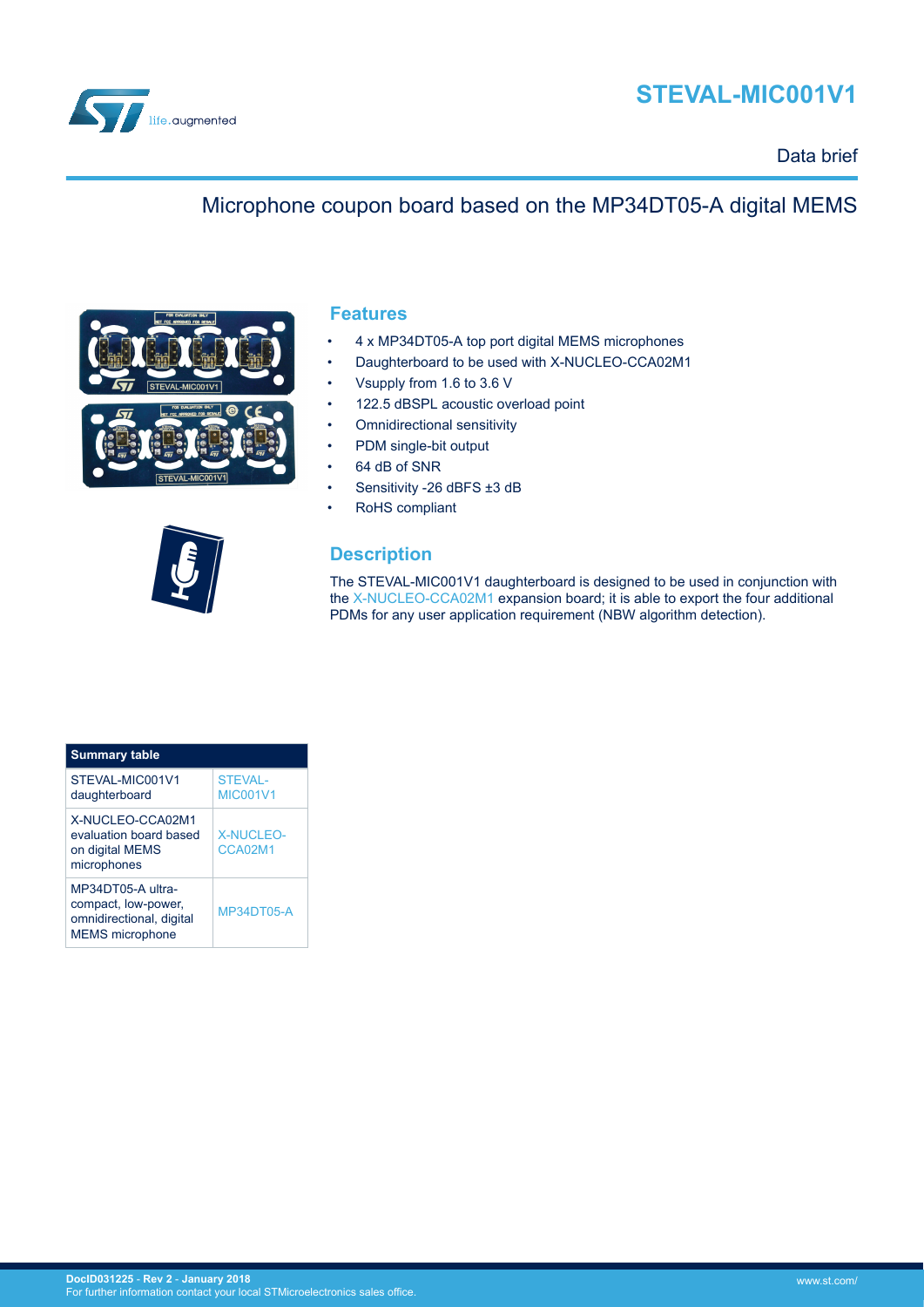## **1 Schematic diagrams**



### **Figure 1. STEVAL-MIC001V1 ciruit schematic**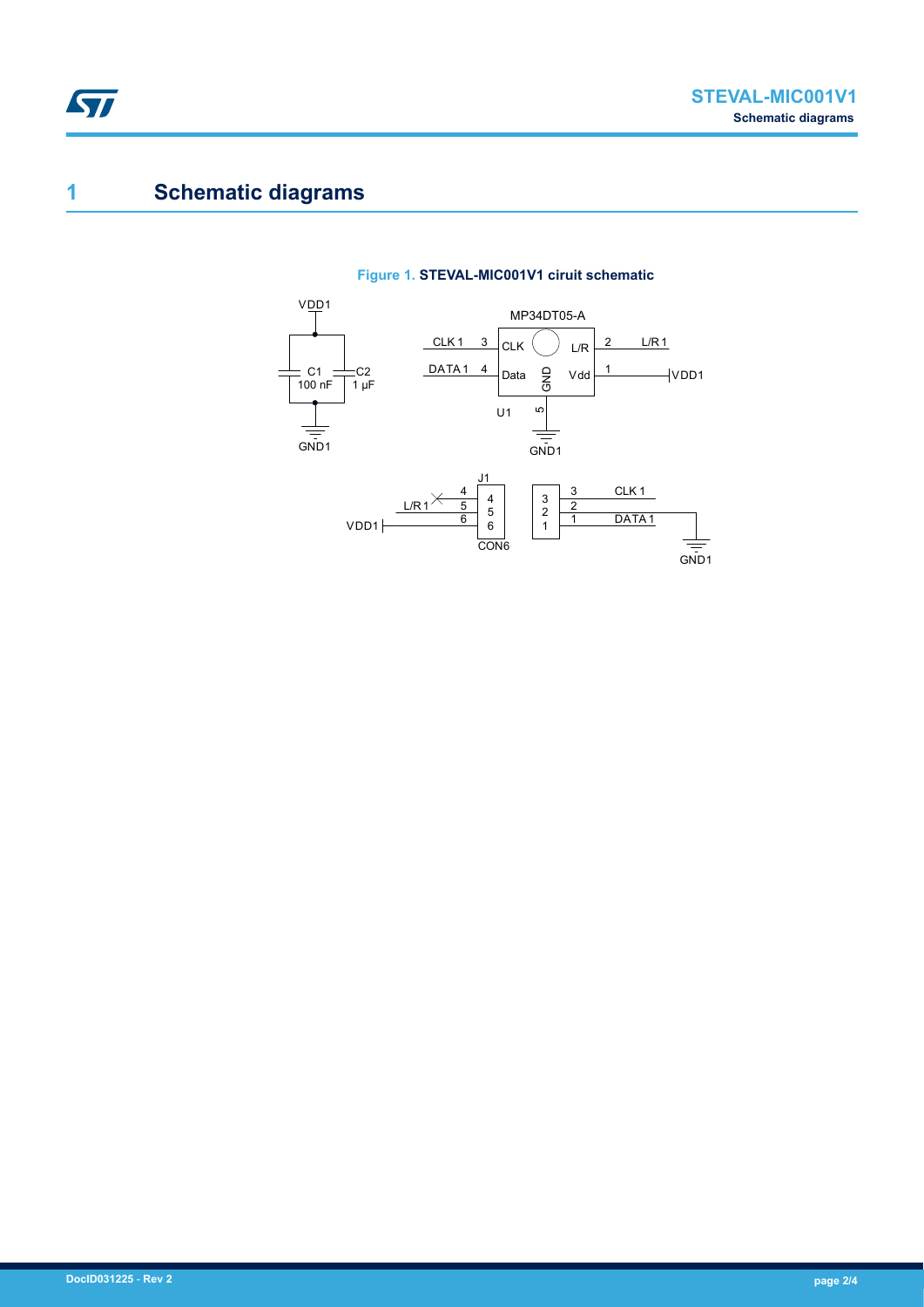## **Revision history**

### **Table 1. Document revision history**

| <b>Date</b> | <b>Version</b> | <b>Changes</b>   |
|-------------|----------------|------------------|
| 07-Dec-2017 |                | Initial release. |
| 25-Jan-2018 |                | Updated: title.  |